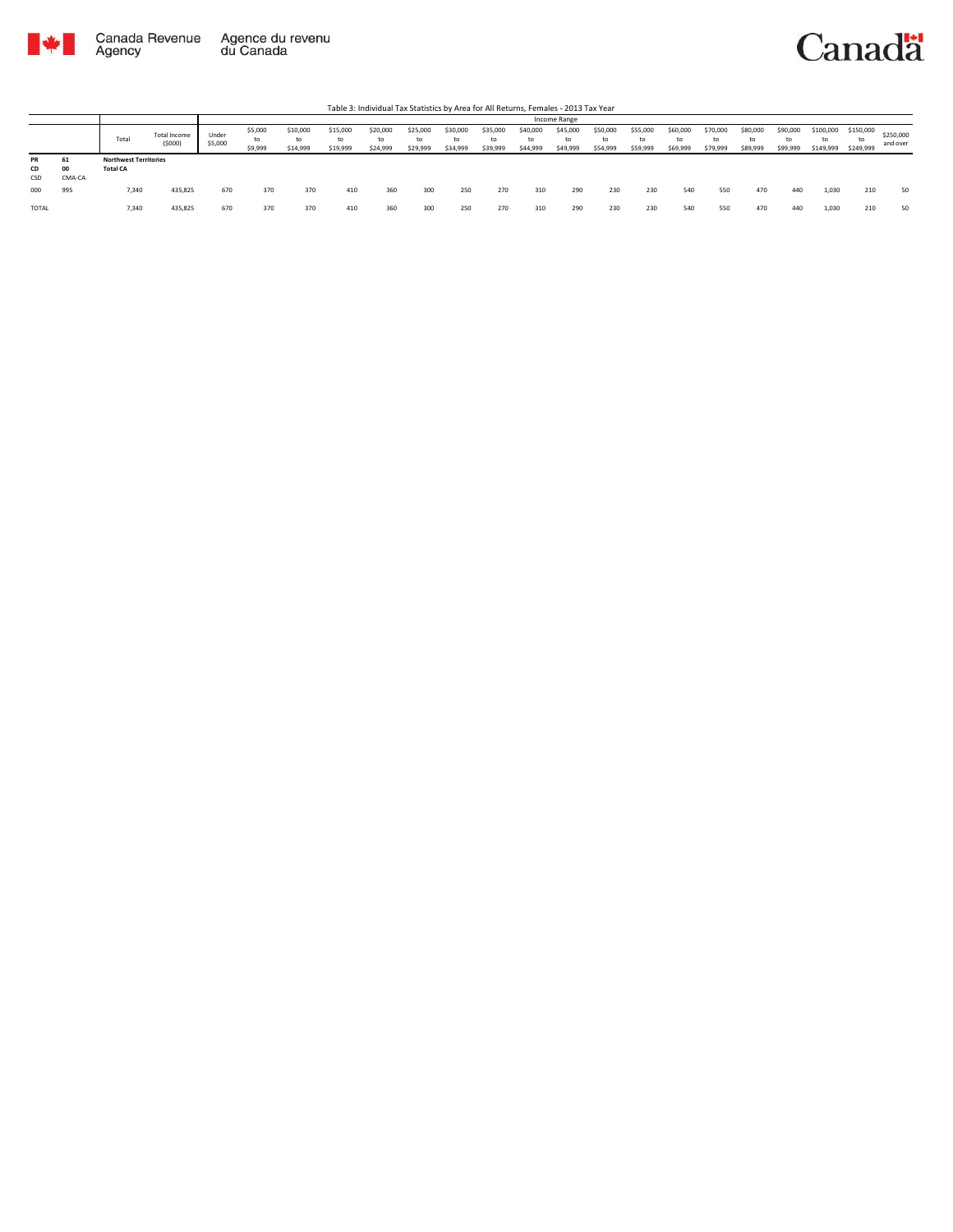

Canada Revenue Agence du revenu<br>Agency du Canada



|                   |                    |                                          |                          |                  |                          |                            |                            | Table 3: Individual Tax Statistics by Area for All Returns, Females - 2013 Tax Year |                            |                            |                            |                            |                            |                            |                            |                            |                            |                            |                            |                        |                              |                       |
|-------------------|--------------------|------------------------------------------|--------------------------|------------------|--------------------------|----------------------------|----------------------------|-------------------------------------------------------------------------------------|----------------------------|----------------------------|----------------------------|----------------------------|----------------------------|----------------------------|----------------------------|----------------------------|----------------------------|----------------------------|----------------------------|------------------------|------------------------------|-----------------------|
|                   |                    |                                          |                          |                  |                          |                            |                            |                                                                                     |                            |                            |                            |                            | Income Range               |                            |                            |                            |                            |                            |                            |                        |                              |                       |
|                   |                    | Total                                    | Total Income<br>(5000)   | Under<br>\$5,000 | \$5,000<br>to<br>\$9,999 | \$10,000<br>to<br>\$14,999 | \$15,000<br>to<br>\$19,999 | \$20,000<br>to<br>\$24,999                                                          | \$25,000<br>to<br>\$29,999 | \$30,000<br>to<br>\$34,999 | \$35,000<br>to<br>\$39,999 | \$40,000<br>to<br>\$44,999 | \$45,000<br>to<br>\$49,999 | \$50,000<br>to<br>\$54,999 | \$55,000<br>to<br>\$59,999 | \$60,000<br>to<br>\$69,999 | \$70,000<br>to<br>\$79,999 | \$80,000<br>to<br>\$89,999 | \$90,000<br>to<br>\$99,999 | \$100,000<br>\$149,999 | \$150,000<br>to<br>\$249,999 | \$250,000<br>and over |
| PR<br>CD<br>CSD   | 61<br>01<br>CMA-CA | <b>Northwest Territories</b><br>Region 1 |                          |                  |                          |                            |                            |                                                                                     |                            |                            |                            |                            |                            |                            |                            |                            |                            |                            |                            |                        |                              |                       |
| 010<br>014        | 000<br>000         | 50<br>90                                 | 1,334<br>1,912           | 10<br>20         | 10                       | 20                         |                            |                                                                                     |                            |                            |                            |                            |                            |                            |                            |                            |                            |                            |                            |                        |                              |                       |
| 015<br>017<br>025 | 000<br>000<br>000  | 280<br>1,260<br>200                      | 8.575<br>64,299<br>6.075 | 60<br>200<br>40  | 30<br>100<br>30          | 30<br>90<br>20             | 30<br>90<br>20             | 30<br>60<br>10                                                                      | 10<br>50<br>10             | 60                         | 40<br>10                   | 10<br>30                   | 30                         | 30                         | 30                         | 10<br>50                   | 70                         | 70                         | 50                         | 20<br>190<br>10        | 30                           |                       |
| 036<br>041        | 000<br>000         | 280<br>20                                | 7.291<br>912             | 80               | 30                       | 40                         | 30                         | 30                                                                                  | 10                         | 10                         | 10                         |                            |                            |                            |                            |                            |                            |                            |                            | 10                     |                              |                       |
| 095               | 000                | 140                                      | 4.066                    | 30               | 20                       | 20                         | 20                         |                                                                                     |                            |                            |                            |                            |                            |                            |                            |                            |                            |                            |                            | 10                     |                              |                       |
| TOTAL             |                    | 2,320                                    | 94,463                   | 440              | 220                      | 210                        | 200                        | 140                                                                                 | 100                        | 110                        | 70                         | 70                         | 40                         | 50                         | 50                         | 80                         | 100                        | 90                         | 70                         | 240                    | 40                           |                       |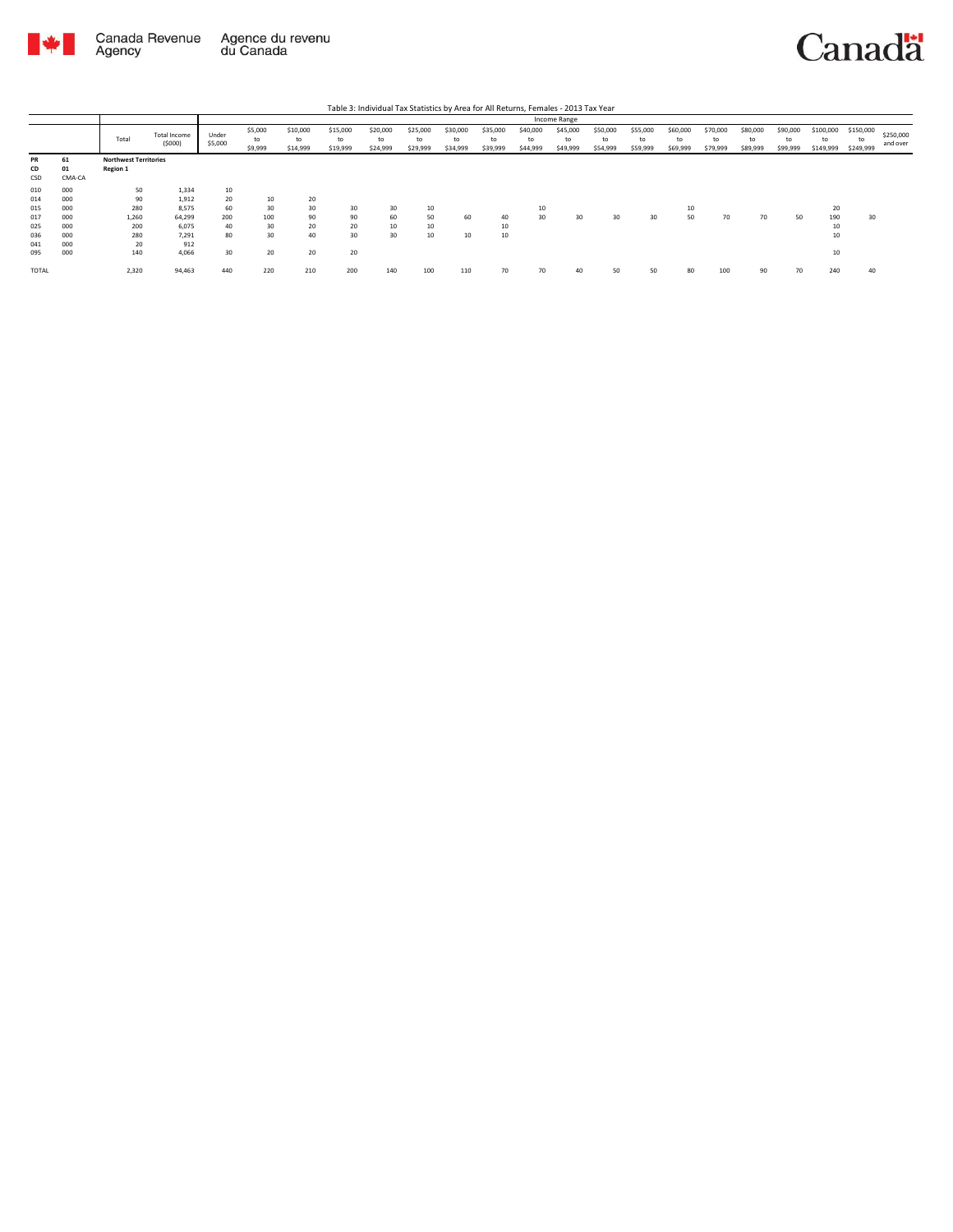

## Canadä

Table 3: Individual Tax Statistics by Area for All Returns, Females - 2013 Tax Year

|              |        |                              |                               |                  |                          |                            |                            |                            |                            |                            |                            |                            | Income Range               |                            |                            |                            |                            |                            |                            |                              |                              |                       |
|--------------|--------|------------------------------|-------------------------------|------------------|--------------------------|----------------------------|----------------------------|----------------------------|----------------------------|----------------------------|----------------------------|----------------------------|----------------------------|----------------------------|----------------------------|----------------------------|----------------------------|----------------------------|----------------------------|------------------------------|------------------------------|-----------------------|
|              |        | Total                        | <b>Total Income</b><br>(5000) | Under<br>\$5,000 | \$5,000<br>to<br>\$9,999 | \$10,000<br>to<br>\$14,999 | \$15,000<br>to<br>\$19,999 | \$20,000<br>to<br>\$24,999 | \$25,000<br>to<br>\$29,999 | \$30,000<br>to<br>\$34,999 | \$35,000<br>to<br>\$39,999 | \$40,000<br>to<br>\$44,999 | \$45,000<br>to<br>\$49,999 | \$50,000<br>to<br>\$54,999 | \$55,000<br>to<br>\$59,999 | \$60,000<br>to<br>\$69,999 | \$70,000<br>to<br>\$79,999 | \$80,000<br>to<br>\$89,999 | \$90,000<br>to<br>\$99,999 | \$100,000<br>to<br>\$149,999 | \$150,000<br>to<br>\$249,999 | \$250,000<br>and over |
| <b>PR</b>    | 61     | <b>Northwest Territories</b> |                               |                  |                          |                            |                            |                            |                            |                            |                            |                            |                            |                            |                            |                            |                            |                            |                            |                              |                              |                       |
| CD           | 02     | <b>Region 2</b>              |                               |                  |                          |                            |                            |                            |                            |                            |                            |                            |                            |                            |                            |                            |                            |                            |                            |                              |                              |                       |
| CSD          | CMA-CA |                              |                               |                  |                          |                            |                            |                            |                            |                            |                            |                            |                            |                            |                            |                            |                            |                            |                            |                              |                              |                       |
| 003          | 000    | 170                          | 5,945                         | 30               | 30                       | 30                         | 10                         |                            | 10                         |                            |                            |                            |                            |                            |                            |                            |                            |                            |                            | 10                           |                              |                       |
| 005          | 000    | 160                          | 5,785                         | 20               | 20                       | 10                         | 20                         | 10                         | 10                         | 10                         |                            |                            |                            |                            |                            |                            |                            |                            |                            | 20                           |                              |                       |
| 007          | 000    | 240                          | 18,533                        | 30               |                          | 10                         | 10                         | 10                         | 10                         |                            |                            |                            | 10                         |                            | 10                         | 10                         | 10                         | 20                         | 10                         | 40                           | 10                           |                       |
| 009          | 000    | 160                          | 5.143                         | 30               | 20                       | 20                         |                            | 20                         | 10                         |                            |                            |                            |                            |                            |                            |                            |                            |                            |                            | 10                           |                              |                       |
| 012          | 000    | 40                           | 1,301                         |                  |                          |                            |                            |                            |                            |                            |                            |                            |                            |                            |                            |                            |                            |                            |                            |                              |                              |                       |
| <b>TOTAL</b> |        | 780                          | 36,707                        | 120              | 80                       | 80                         | 50                         | 50                         | 50                         | 30                         | 20                         | 20                         | 20                         | 10                         | 20                         | 30                         | 30                         | 30                         | 30                         | 90                           | 10                           |                       |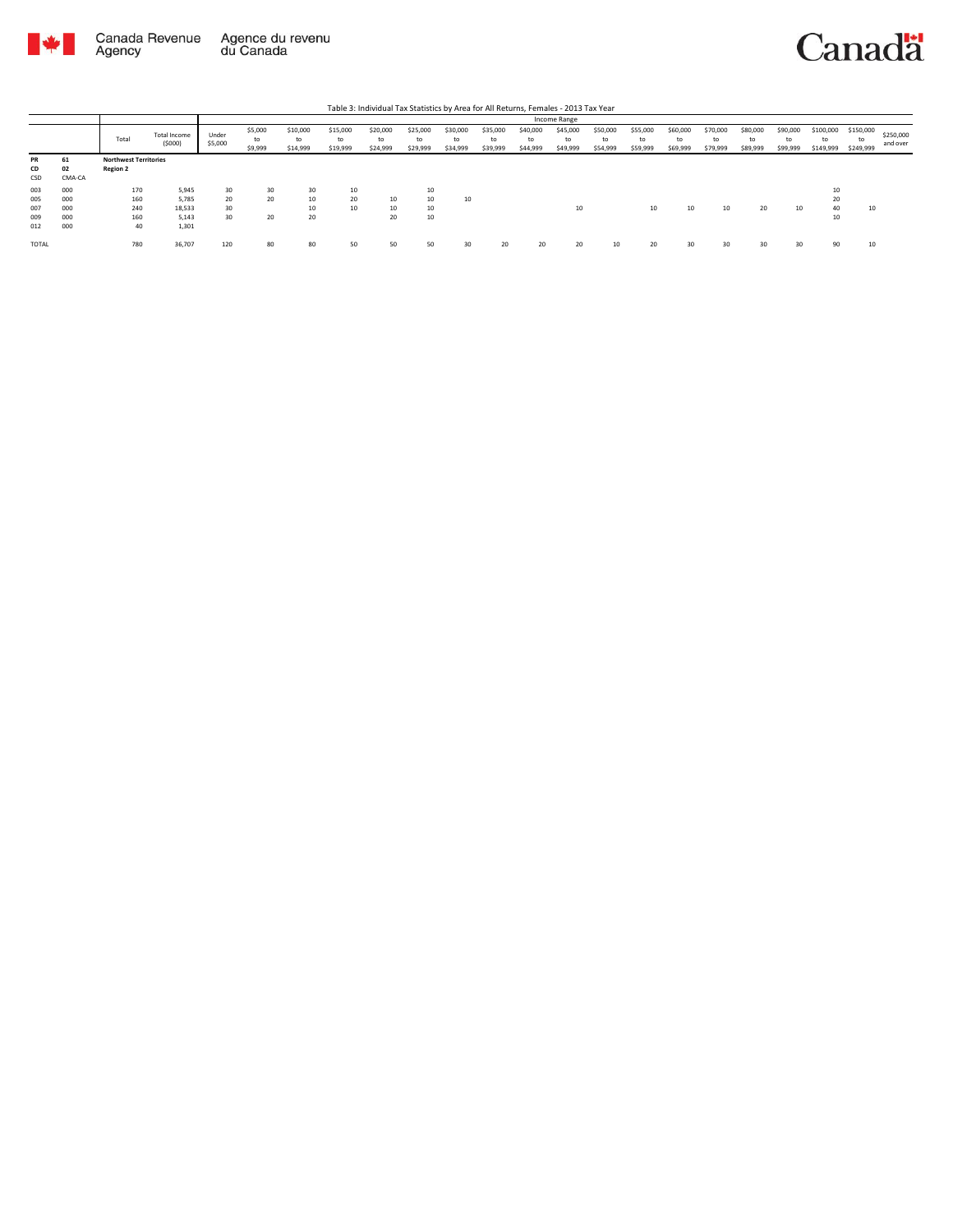



|                          |                          |                                                 |                                   |                  |                          |                            |                            |                            |                            |                            |                            |                            | Income Range               |                            |                            |                            |                            |                            |                            |                              |                              |                       |
|--------------------------|--------------------------|-------------------------------------------------|-----------------------------------|------------------|--------------------------|----------------------------|----------------------------|----------------------------|----------------------------|----------------------------|----------------------------|----------------------------|----------------------------|----------------------------|----------------------------|----------------------------|----------------------------|----------------------------|----------------------------|------------------------------|------------------------------|-----------------------|
|                          |                          | Total                                           | Total Income<br>(5000)            | Under<br>\$5,000 | \$5,000<br>to<br>\$9,999 | \$10,000<br>to<br>\$14,999 | \$15,000<br>to<br>\$19,999 | \$20,000<br>to<br>\$24,999 | \$25,000<br>to<br>\$29,999 | \$30,000<br>to<br>\$34,999 | \$35,000<br>to<br>\$39,999 | \$40,000<br>to<br>\$44,999 | \$45,000<br>to<br>\$49,999 | \$50,000<br>to<br>\$54,999 | \$55,000<br>to<br>\$59,999 | \$60,000<br>to<br>\$69,999 | \$70,000<br>to<br>\$79,999 | \$80,000<br>to<br>\$89,999 | \$90,000<br>to<br>\$99,999 | \$100,000<br>to<br>\$149,999 | \$150,000<br>to<br>\$249,999 | \$250,000<br>and over |
| <b>PR</b><br>CD<br>CSD   | 61<br>03<br>CMA-CA       | <b>Northwest Territories</b><br><b>Region 3</b> |                                   |                  |                          |                            |                            |                            |                            |                            |                            |                            |                            |                            |                            |                            |                            |                            |                            |                              |                              |                       |
| 031<br>034<br>049<br>052 | 000<br>000<br>000<br>000 | 620<br>160<br>100<br>40                         | 19,563<br>4,128<br>2.977<br>1,775 | 170<br>40<br>30  | 100<br>20                | 50<br>20<br>10             | 40<br>10                   | 40<br>10                   | 20                         | 20                         | 10                         | 10                         | 10                         |                            | 20                         | 20                         | 20                         | 20                         | 10                         | 40                           | 10                           |                       |
| TOTAL                    |                          | 920                                             | 28,443                            | 240              | 130                      | 80                         | 70                         | 60                         | 30                         | 30                         | 20                         | 20                         | 30                         | 20                         | 30                         | 30                         | 30                         | 30                         | 20                         | 50                           | 10                           |                       |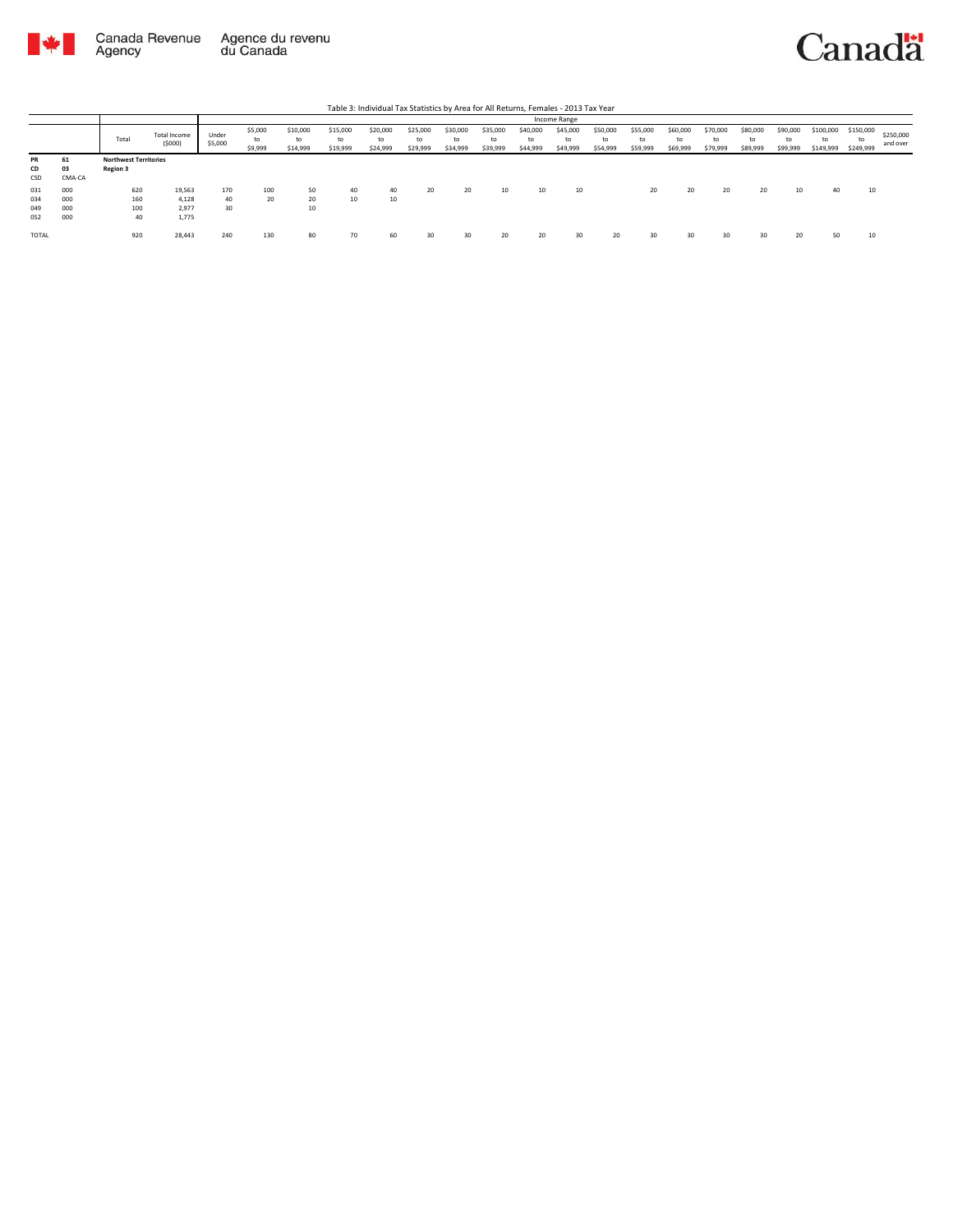

|                                 |                                 |                                          |                                          |                  |                          |                            |                            | Table 3: Individual Tax Statistics by Area for All Returns, Females - 2013 Tax Year |                            |                            |                            |                            |                            |                            |                            |                            |                            |                            |                            |                              |                              |                       |
|---------------------------------|---------------------------------|------------------------------------------|------------------------------------------|------------------|--------------------------|----------------------------|----------------------------|-------------------------------------------------------------------------------------|----------------------------|----------------------------|----------------------------|----------------------------|----------------------------|----------------------------|----------------------------|----------------------------|----------------------------|----------------------------|----------------------------|------------------------------|------------------------------|-----------------------|
|                                 |                                 |                                          |                                          |                  |                          |                            |                            |                                                                                     |                            |                            |                            |                            | Income Range               |                            |                            |                            |                            |                            |                            |                              |                              |                       |
|                                 |                                 | Total                                    | Total Income<br>(5000)                   | Under<br>\$5,000 | \$5,000<br>to<br>\$9,999 | \$10,000<br>to<br>\$14,999 | \$15,000<br>to<br>\$19,999 | \$20,000<br>to<br>\$24,999                                                          | \$25,000<br>to<br>\$29,999 | \$30,000<br>to<br>\$34,999 | \$35,000<br>to<br>\$39,999 | \$40,000<br>to<br>\$44,999 | \$45,000<br>to<br>\$49,999 | \$50,000<br>to<br>\$54,999 | \$55,000<br>to<br>\$59,999 | \$60,000<br>to<br>\$69,999 | \$70,000<br>to<br>\$79,999 | \$80,000<br>to<br>\$89,999 | \$90,000<br>to<br>\$99,999 | \$100,000<br>to<br>\$149,999 | \$150,000<br>to<br>\$249,999 | \$250,000<br>and over |
| <b>PR</b><br>CD<br>CSD          | 61<br>04<br>CMA-CA              | <b>Northwest Territories</b><br>Region 4 |                                          |                  |                          |                            |                            |                                                                                     |                            |                            |                            |                            |                            |                            |                            |                            |                            |                            |                            |                              |                              |                       |
| 006<br>009<br>014<br>038<br>044 | 000<br>000<br>000<br>000<br>000 | 30<br>170<br>300<br>510<br>40            | 951<br>4.846<br>8.172<br>23,718<br>1.259 | 40<br>90<br>60   | 20<br>30<br>50           | 20<br>40<br>40             | 20<br>30<br>40             | 10<br>20<br>40                                                                      | 10<br>20<br>20             | 10<br>30                   | 10<br>20                   | 10                         | 10                         | 10                         | 20                         | 20                         | 30                         | 30                         | 30                         | 10<br>50                     |                              |                       |
| TOTAL                           |                                 | 1,050                                    | 38,945                                   | 210              | 100                      | 100                        | 90                         | 70                                                                                  | 50                         | 50                         | 40                         | 30                         | 20                         | 20                         | 30                         | 40                         | 50                         | 40                         | 40                         | 70                           | 10                           |                       |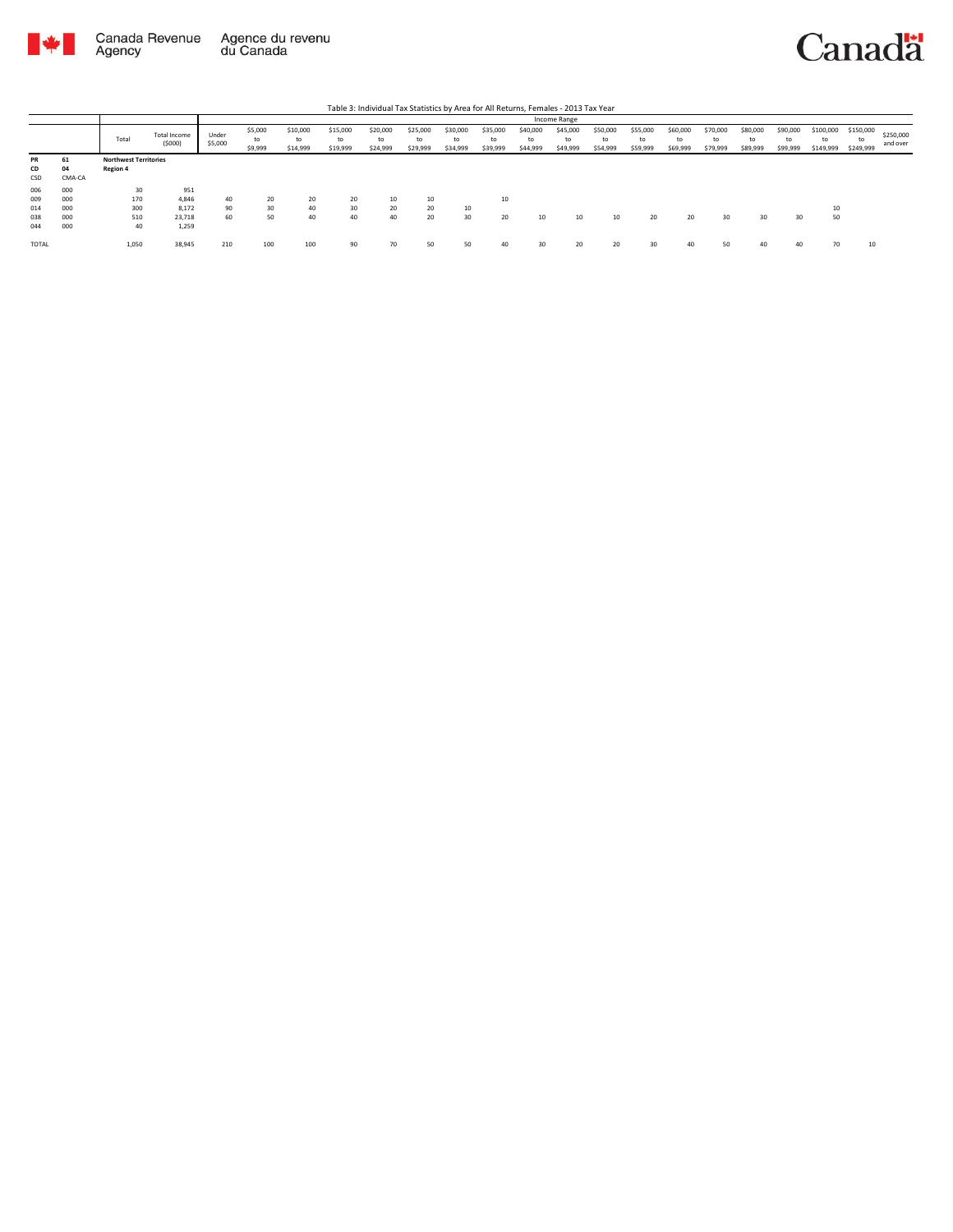

|                          |                          |                                                 |                                    |                        |                          |                            |                            | Table 3: Individual Tax Statistics by Area for All Returns, Females - 2013 Tax Year |                            |                            |                            |                            |                            |                            |                            |                            |                            |                            |                            |                              |                              |                       |
|--------------------------|--------------------------|-------------------------------------------------|------------------------------------|------------------------|--------------------------|----------------------------|----------------------------|-------------------------------------------------------------------------------------|----------------------------|----------------------------|----------------------------|----------------------------|----------------------------|----------------------------|----------------------------|----------------------------|----------------------------|----------------------------|----------------------------|------------------------------|------------------------------|-----------------------|
|                          |                          |                                                 |                                    |                        |                          |                            |                            |                                                                                     |                            |                            |                            |                            | Income Range               |                            |                            |                            |                            |                            |                            |                              |                              |                       |
|                          |                          | Total                                           | Total Income<br>(5000)             | Under<br>\$5,000       | \$5,000<br>to<br>\$9,999 | \$10,000<br>to<br>\$14,999 | \$15,000<br>to<br>\$19,999 | \$20,000<br>to<br>\$24,999                                                          | \$25,000<br>to<br>\$29,999 | \$30,000<br>to<br>\$34,999 | \$35,000<br>to<br>\$39,999 | \$40,000<br>to<br>\$44,999 | \$45,000<br>to<br>\$49,999 | \$50,000<br>to<br>\$54,999 | \$55,000<br>to<br>\$59,999 | \$60,000<br>to<br>\$69,999 | \$70,000<br>to<br>\$79,999 | \$80,000<br>to<br>\$89,999 | \$90,000<br>to<br>\$99,999 | \$100,000<br>to<br>\$149,999 | \$150,000<br>to<br>\$249,999 | \$250,000<br>and over |
| <b>PR</b><br>CD<br>CSD   | 61<br>05<br>CMA-CA       | <b>Northwest Territories</b><br><b>Region 5</b> |                                    |                        |                          |                            |                            |                                                                                     |                            |                            |                            |                            |                            |                            |                            |                            |                            |                            |                            |                              |                              |                       |
| 001<br>003<br>016<br>018 | 000<br>000<br>000<br>000 | 950<br>40<br>1.460<br>180                       | 44.920<br>1.060<br>66.982<br>6.258 | 130<br>10<br>220<br>30 | 70<br>100<br>20          | 70<br>110<br>30            | 60<br>110                  | 60<br>80<br>20                                                                      | 40<br>80                   | 40<br>70                   | 40<br>50                   | 30<br>60                   | 20<br>50                   | 20<br>40                   | 30<br>50                   | 50<br>80                   | 60<br>70                   | 50<br>60                   | 50<br>60                   | 110<br>150                   | 20<br>20                     |                       |
| 020<br><b>TOTAL</b>      | 000                      | 90<br>2,720                                     | 2.695<br>121,914                   | 10<br>410              | 10<br>200                | 10<br>220                  | 190                        | 10<br>170                                                                           | 130                        | 110                        | 100                        | 100                        | 90                         | 70                         | 90                         | 150                        | 130                        | 110                        | 120                        | 270                          | 30                           | 10                    |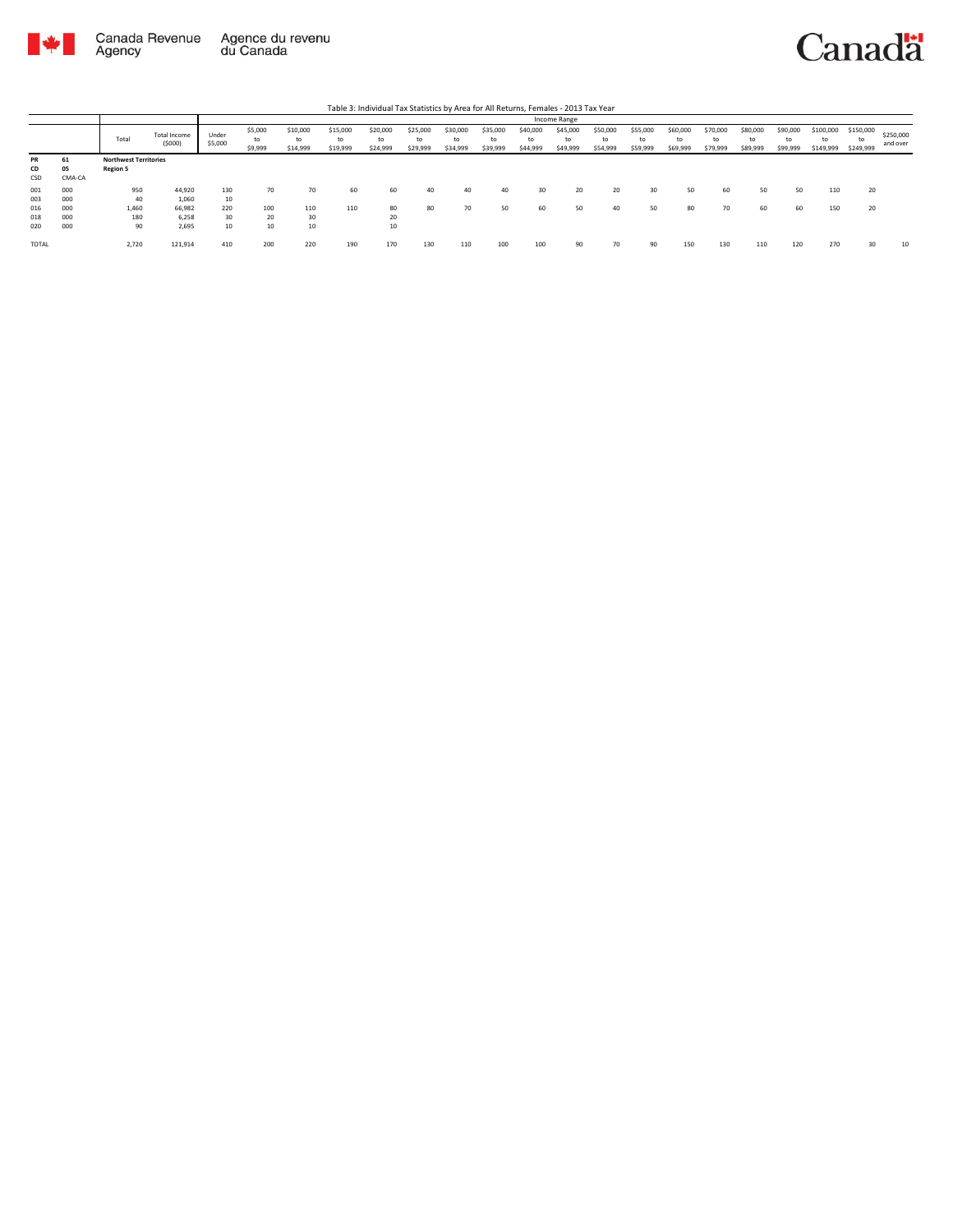



|    |                              |                        |                  |                    |                      |                      |                      |                      |                      |                      |                      | Income Range         |                      |                      |                      |                      |                      |                            |                        |                        |                       |
|----|------------------------------|------------------------|------------------|--------------------|----------------------|----------------------|----------------------|----------------------|----------------------|----------------------|----------------------|----------------------|----------------------|----------------------|----------------------|----------------------|----------------------|----------------------------|------------------------|------------------------|-----------------------|
|    | Total                        | Total Income<br>(5000) | Under<br>\$5,000 | \$5,000<br>\$9,999 | \$10,000<br>\$14,999 | \$15,000<br>\$19,999 | \$20,000<br>\$24,999 | \$25,000<br>\$29,999 | \$30,000<br>\$34,999 | \$35,000<br>\$39,999 | \$40,000<br>\$44,999 | \$45,000<br>\$49,999 | \$50,000<br>\$54,999 | \$55,000<br>\$59,999 | \$60,000<br>\$69,999 | \$70,000<br>\$79,999 | \$80,000<br>\$89,999 | \$90,000<br>to<br>\$99,999 | \$100,000<br>\$149,999 | \$150,000<br>\$249,999 | \$250,000<br>and over |
| PR | <b>Northwest Territories</b> |                        |                  |                    |                      |                      |                      |                      |                      |                      |                      |                      |                      |                      |                      |                      |                      |                            |                        |                        |                       |

**CD** 06 **Region 6**<br> **CSD** CMA-CA **CD 06 Region 6** CSD CMA-CA

021 000

TOTAL